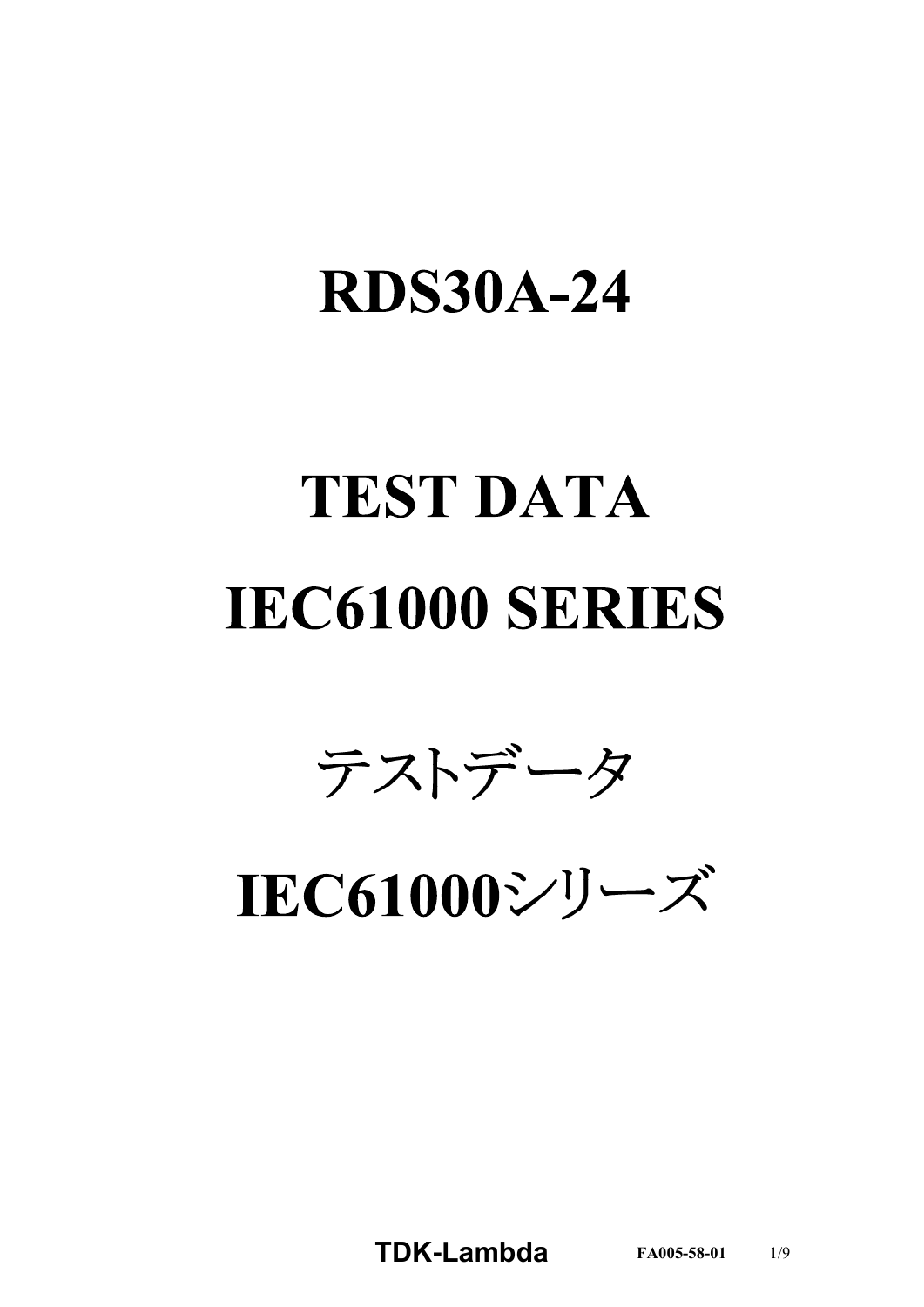### **RDS30A-24**

### **INDEX**

| Summary of Immunity Test Result                                                         |   |
|-----------------------------------------------------------------------------------------|---|
| Electrostatic Discharge Immunity Test (IEC61000-4-2)                                    |   |
| Radiated Radio-Frequency Electromagnetic Field Immunity Test (IEC61000-4-3)             |   |
| Electrical Fast Transient / Burst Immunity Test (IEC61000-4-4)                          |   |
| Surge Immunity Test (IEC61000-4-5)                                                      |   |
| Conducted Disturbances Induced by<br>Radio-Frequency Field Immunity Test (IEC61000-4-6) |   |
| Power Frequency Magnetic Field Immunity Test (IEC61000-4-8)                             | 9 |

使用記号 Terminology Used

| FG. | .                    | フレームグラウンド     | Frame GND                       |
|-----|----------------------|---------------|---------------------------------|
| ᆂ   |                      | 接地用端子         | Earth $($ $\equiv$ $)$ terminal |
|     | $+V_1 \cdots \cdots$ | 十入力           | $+$ Input                       |
|     | $-V_i$               | 一入力           | -Input                          |
|     | $+RC$                | +リモートON / OFF | $+$ Remote control              |
|     | $-RC \cdots$         | ーリモートON / OFF | -Remote control                 |
|     | $+V$                 | +出力           | $+$ Output                      |
|     | $-V \cdots$          | 一出力           | -Output                         |

※ 当社標準測定条件における結果であり、参考値としてお考え願います。

Test results are reference data based on our standard measurement condition.

### **TDK-Lambda**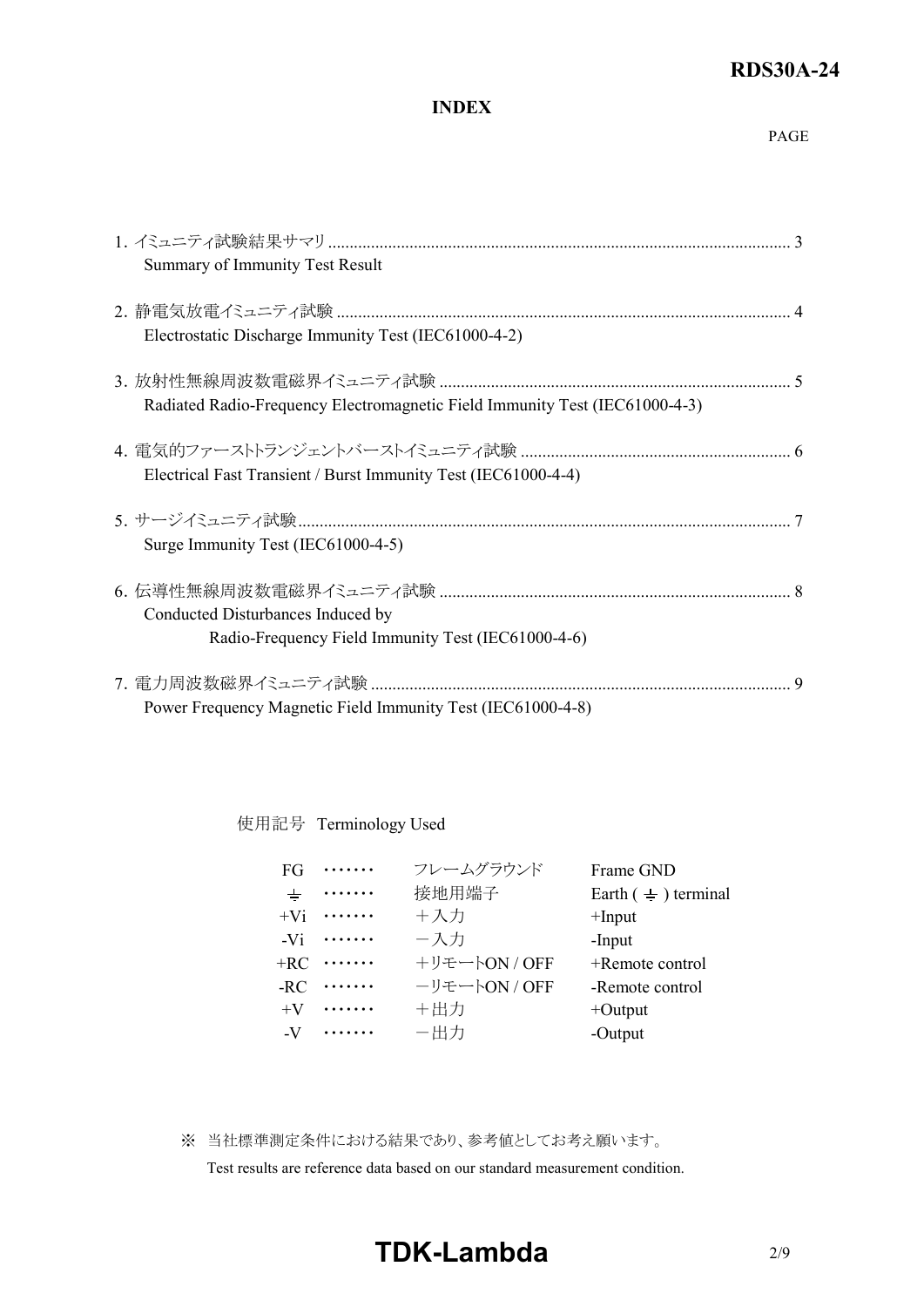### **1. Summary of Immunity Test Result**

### **MODEL : RDS30A-24**

| 項目<br>Item                                                                                      | 規格<br>Standard | 試験レベル<br>Test level | 判定基準<br>Criteria | 結果<br>Result | Page                     |
|-------------------------------------------------------------------------------------------------|----------------|---------------------|------------------|--------------|--------------------------|
| 静電気放電バュニテイ試験<br>Electrostatic Discharge Immunity Test                                           | IEC61000-4-2   | 2,3                 | $\mathsf{A}$     | <b>PASS</b>  | $\overline{\mathcal{A}}$ |
| 放射性無線周波数電磁界イミュニティ試験<br>Radiated Radio-Frequency<br>Electromagnetic Field Immunity Test          | IEC61000-4-3   | $\mathfrak{D}$      | $\mathsf{A}$     | <b>PASS</b>  | 5                        |
| 電気的ファーストランジェントバーストイミュニティ試験<br>Electrical Fast Transient / Burst Immunity Test                   | IEC61000-4-4   | 3                   | $\mathsf{A}$     | <b>PASS</b>  | 6                        |
| サージイミュニティ試験<br>Surge Immunity Test                                                              | IEC61000-4-5   |                     | $\mathsf{A}$     | <b>PASS</b>  |                          |
| 伝導性無線周波数電磁界イミュニティ試験<br>Conducted Disturbances Induced<br>by Radio-Frequency Field Immunity Test | IEC61000-4-6   | 3                   | $\mathsf{A}$     | <b>PASS</b>  | 8                        |
| 電力周波数磁界イミュニティ試験<br>Power Frequency Magnetic Field Immunity Test                                 | IEC61000-4-8   | 4                   | $\mathsf{A}$     | <b>PASS</b>  | $\mathbf Q$              |

試験条件の詳細は、各テストページを参照してください。 Detail of test condition refer to each test page.

| 判定基準A      | 1. 試験中、5%を超える出力電圧の変動のない事                                                                                       |  |  |  |  |  |
|------------|----------------------------------------------------------------------------------------------------------------|--|--|--|--|--|
| Criteria A | The regulation of output voltage must not exceed 5% of initial value during test.<br>2. 試験後の出力電圧は初期値から変動していない事 |  |  |  |  |  |
|            | The output voltage must be within the regulation of specification after the test.                              |  |  |  |  |  |
|            | 3. 発煙・発火のない事 Smoke and fire are not allowed.                                                                   |  |  |  |  |  |
| 判定基準B      | 1. 入力再投入を必要とする一時的な機能低下のない事                                                                                     |  |  |  |  |  |
| Criteria B | Must not have temporary function degradation that requires input restart.                                      |  |  |  |  |  |
|            | 2. 試験後の出力電圧は初期値から変動していない事                                                                                      |  |  |  |  |  |
|            | The output voltage must be within the regulation of specification after the test.                              |  |  |  |  |  |
|            | 3. 発煙・発火のない事 Smoke and fire are not allowed.                                                                   |  |  |  |  |  |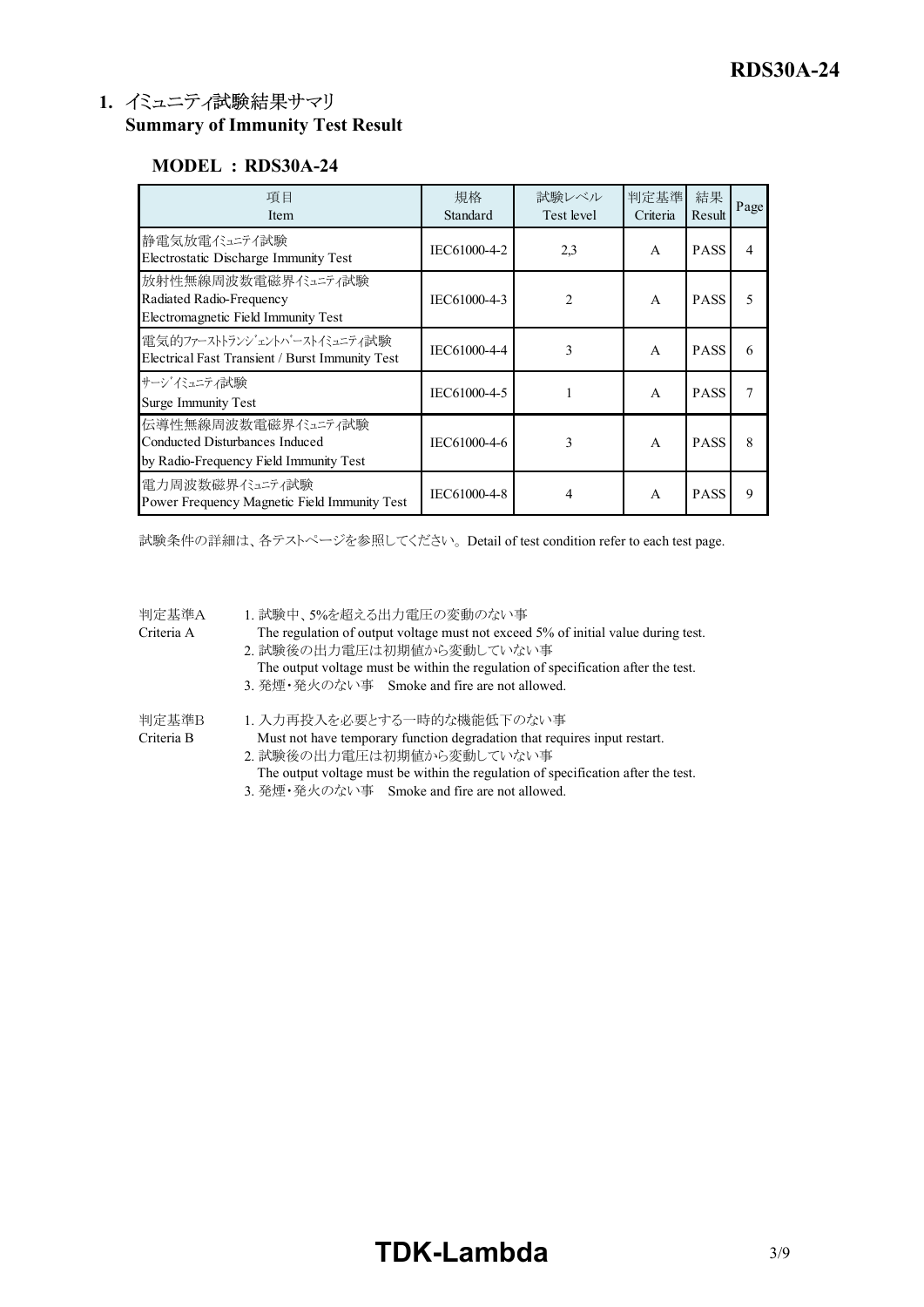### 2. 静電気放電イミュニティ試験 **Electrostatic Discharge Immunity Test (IEC6100042)**

### **MODEL : RDS30A-24**



**(4) Acceptable Conditions**

1.試験中、5%を超える出力電圧の変動のない事

The regulation of output voltage must not exceed 5% of initial value during test.

2.試験後の出力電圧は初期値から変動していない事

The output voltage must be within the regulation of specification after the test.

3.発煙・発火のない事

Smoke and fire are not allowed.

|  |  | (5) 試験結果 Test Result |
|--|--|----------------------|
|--|--|----------------------|

| Contact Discharge (kV) | RDS30A-24 | Air Discharge(kV) | RDS30A-24 |
|------------------------|-----------|-------------------|-----------|
|                        | PASS      |                   | PASS      |

### **TDKLambda**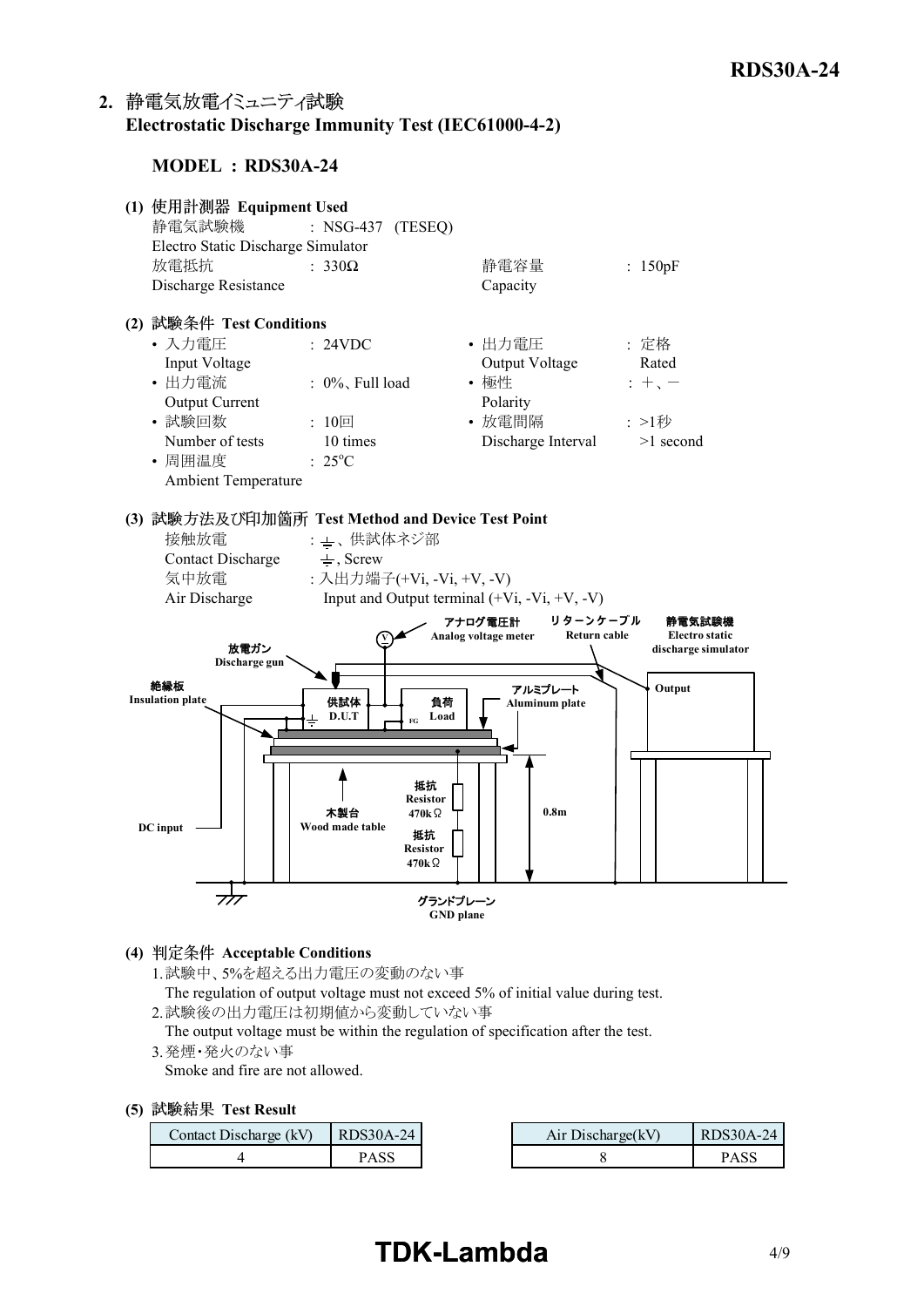### 3. 放射性無線周波数電磁界イミュニティ試験 **Radiated RadioFrequency Electromagnetic Field Immunity Test (IEC6100043)**

### **MODEL : RDS30A-24**



### **(4) Acceptable Conditions**

- 1.試験中、5%を超える出力電圧の変動のない事
- The regulation of output voltage must not exceed 5% of initial value during test. 2.試験後の出力電圧は初期値から変動していない事

The output voltage must be within the regulation of specification after the test.

- 3.発煙・発火のない事
	- Smoke and fire are not allowed.

#### **(5) Test Result**

| Radiation Field Strength (V/m) | Electromagnetic Frequency | RDS30A-24   |
|--------------------------------|---------------------------|-------------|
|                                | $2.0\sim2.7$ GHz          | <b>PASS</b> |
|                                | $1.4\sim2.0$ GHz          | <b>PASS</b> |
|                                | $80\sim1000$ MHz          | <b>PASS</b> |

### **TDK-Lambda** 5/9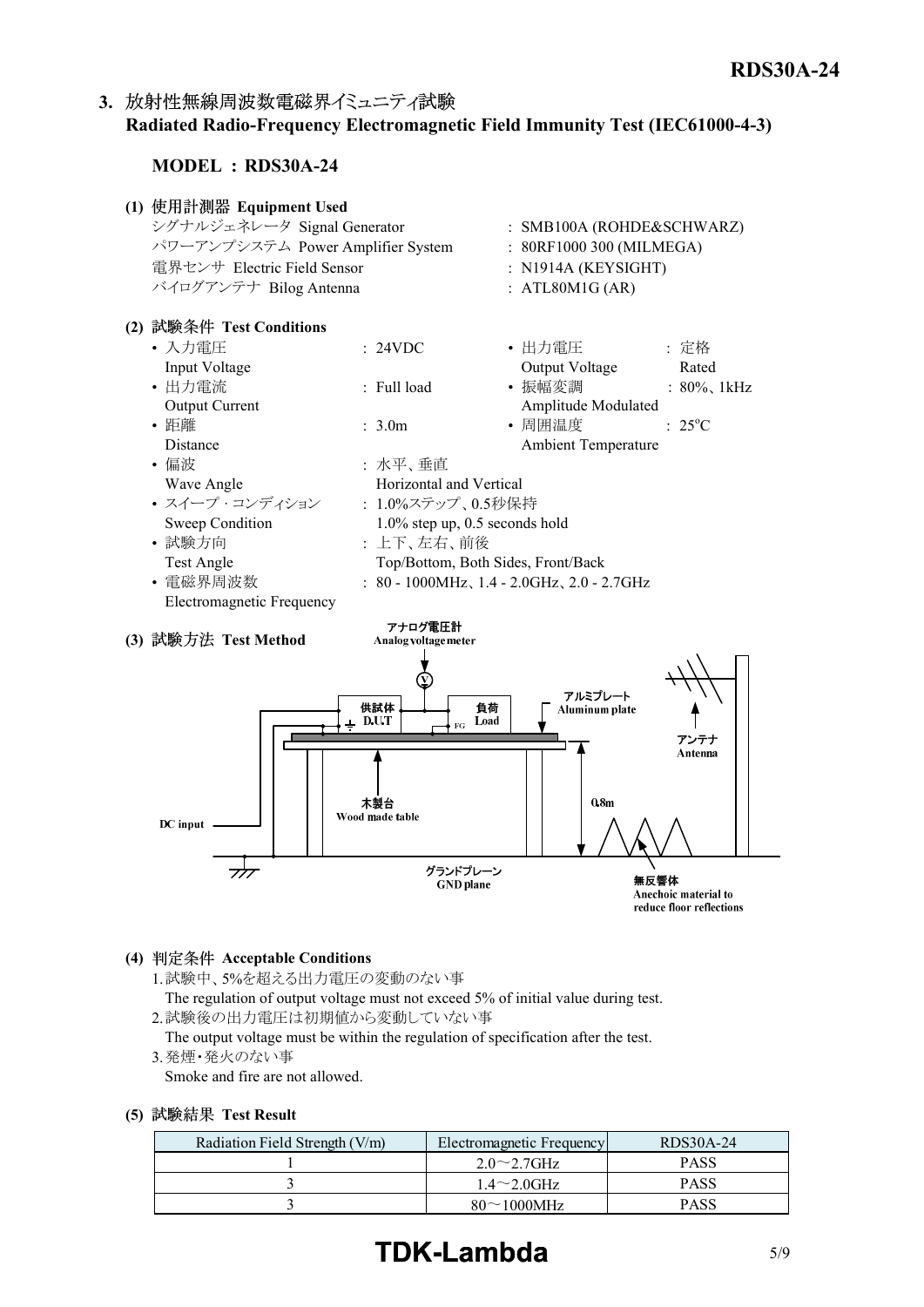### 4. 電気的ファーストトランジェントバーストイミュニティ試験 **Electrical Fast Transient / Burst Immunity Test (IEC6100044)**

### **MODEL : RDS30A-24**

**(1) Equipment Used** EFT/B発生器 : NSG3040 (TESEQ) EFT/B Generator

#### **(2) Test Conditions**

| • 入力電圧                | : 24VDC             | • 出力電圧                     | : 定格                |
|-----------------------|---------------------|----------------------------|---------------------|
| Input Voltage         |                     | Output Voltage             | Rated               |
| • 出力電流                | $: 0\%$ , Full load | • 試験時間                     | : 1分間               |
| <b>Output Current</b> |                     | <b>Test Time</b>           | 1 minute            |
| • 極性                  | $: +$               | • 周囲温度                     | $: 25^{\circ}C$     |
| Polarity              |                     | <b>Ambient Temperature</b> |                     |
| • 試験回数                | $: 1 \square$       | • パルス周波数                   | : 5kHz              |
| Number of Test        | 1 time              | Pulse Frequency            |                     |
| • バースト期間              | $: 15$ msec         | • パルス個数                    | : 75 <sub>pcs</sub> |
| <b>Burst Time</b>     |                     | Number of Pulse            |                     |
| • バースト周期              | $: 300$ msec        |                            |                     |
| Burst Cycle           |                     |                            |                     |

### **(3) Test Method and Device Test Point**



**(4) Acceptable Conditions**

1.試験中、5%を超える出力電圧の変動のない事

The regulation of output voltage must not exceed 5% of initial value during test. 2.試験後の出力電圧は初期値から変動していない事

The output voltage must be within the regulation of specification after the test.

3.発煙・発火のない事

Smoke and fire are not allowed.

|  |  | (5) 試験結果 Test Result |
|--|--|----------------------|
|--|--|----------------------|

| Test Voltage (kV) | <b>Test Point</b> | RDS30A-24   |
|-------------------|-------------------|-------------|
|                   | $+RC, -RC$        | PASS        |
|                   | $+Vi. -Vi. +V -V$ | <b>PASS</b> |

### **TDK-Lambda** 6/9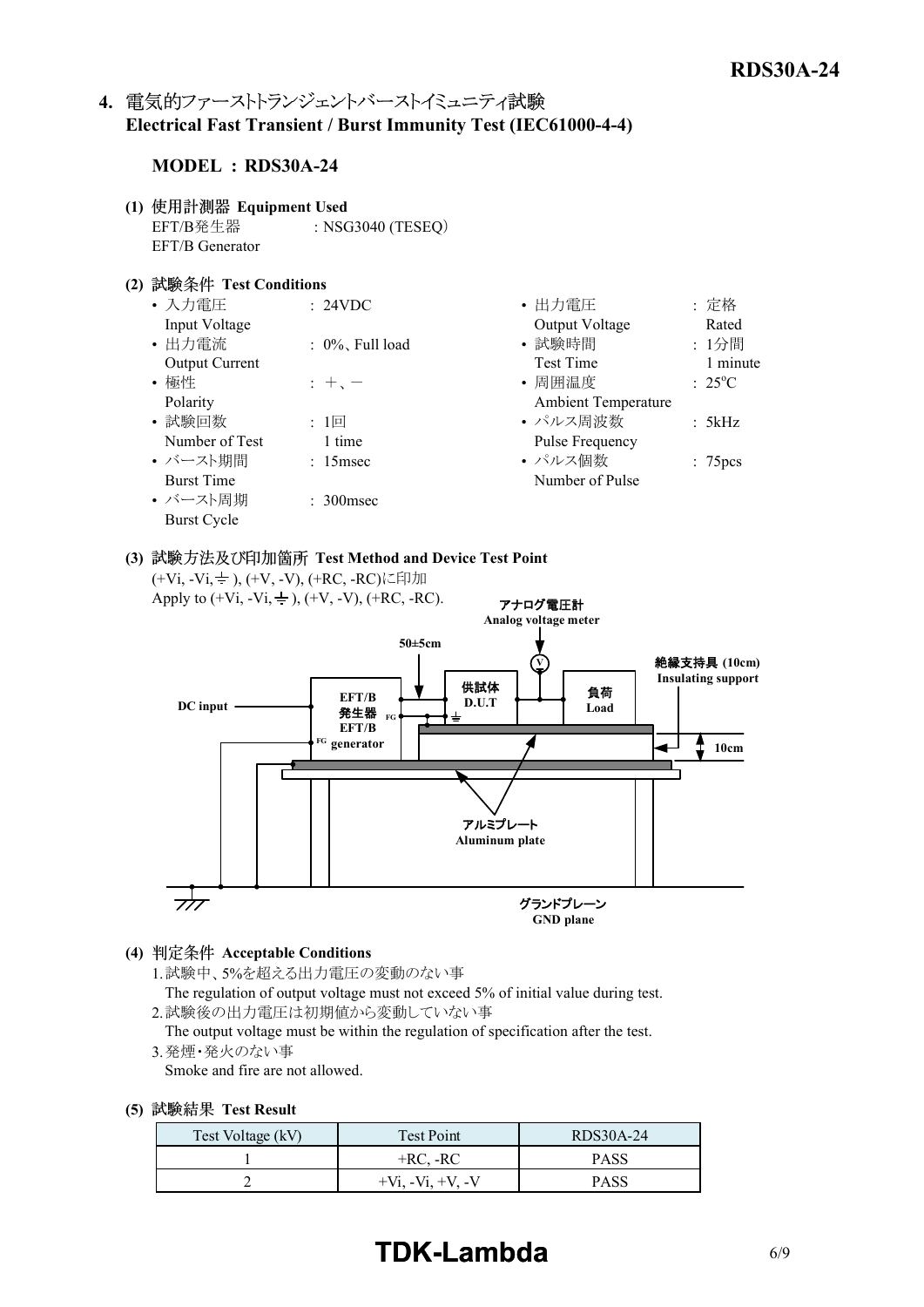### **5.** サージイミュニティ試験 **Surge Immunity Test (IEC6100045)**

### **MODEL : RDS30A-24**

| (1) 使用計測器 Equipment Used   |                     |                      |                    |
|----------------------------|---------------------|----------------------|--------------------|
| サージ発生器                     | : NSG3060 (TESEQ)   |                      |                    |
| Surge Generator            |                     |                      |                    |
| 結合インピーダンス : コモン            | $12\Omega$          | 結合コンデンサ              | : コモン<br>$9 \mu F$ |
| Coupling Impedance         | Common              | Coupling Capacitance | Common             |
|                            | ノーマル 2Ω             |                      | ノーマル 18µF          |
|                            | Normal              |                      | Normal             |
| (2) 試験条件 Test Conditions   |                     |                      |                    |
| • 入力電圧                     | : 24VDC             | • 出力電圧               | : 定格               |
| Input Voltage              |                     | Output Voltage       | Rated              |
| • 出力電流                     | $: 0\%$ , Full load | • 試験回数               | $: 5 \square$      |
| <b>Output Current</b>      |                     | Number of Tests      | 5 times            |
| • 極性                       | $: +,-$             | • モード                | : コモン、ノーマル         |
| Polarity                   |                     | Mode                 | Common and Normal  |
| • 周囲温度                     | $: 25^{\circ}C$     |                      |                    |
| <b>Ambient Temperature</b> |                     |                      |                    |

### **(3) Test Method and Device Test Point**

コモンモード (+Vi, -Vi, +) 及びノーマルモード (+Vi, -Vi) に印加 Apply to Common mode (+Vi, -Vi,  $\frac{1}{x}$ ) and Normal mode (+Vi, -Vi).



- **(4) Acceptable Conditions**
	- 1.試験中、5%を超える出力電圧の変動のない事
	- The regulation of output voltage must not exceed 5% of initial value during test.
	- 2.試験後の出力電圧は初期値から変動していない事

The output voltage must be within the regulation of specification after the test. 3.発煙・発火のない事

Smoke and fire are not allowed.

#### **(5) Test Result**

| Common            |           | Normal            |
|-------------------|-----------|-------------------|
| Test Voltage (kV) | RDS30A-24 | Test Voltage (kV) |
|                   | PASS      |                   |

| .`ommon           |                  | Normal            |                  |
|-------------------|------------------|-------------------|------------------|
| Test Voltage (kV) | <b>RDS30A-24</b> | Test Voltage (kV) | <b>RDS30A-24</b> |
| 0.5               | PASS             | ∪. أب             | PASS             |

### **TDK-Lambda** 7/9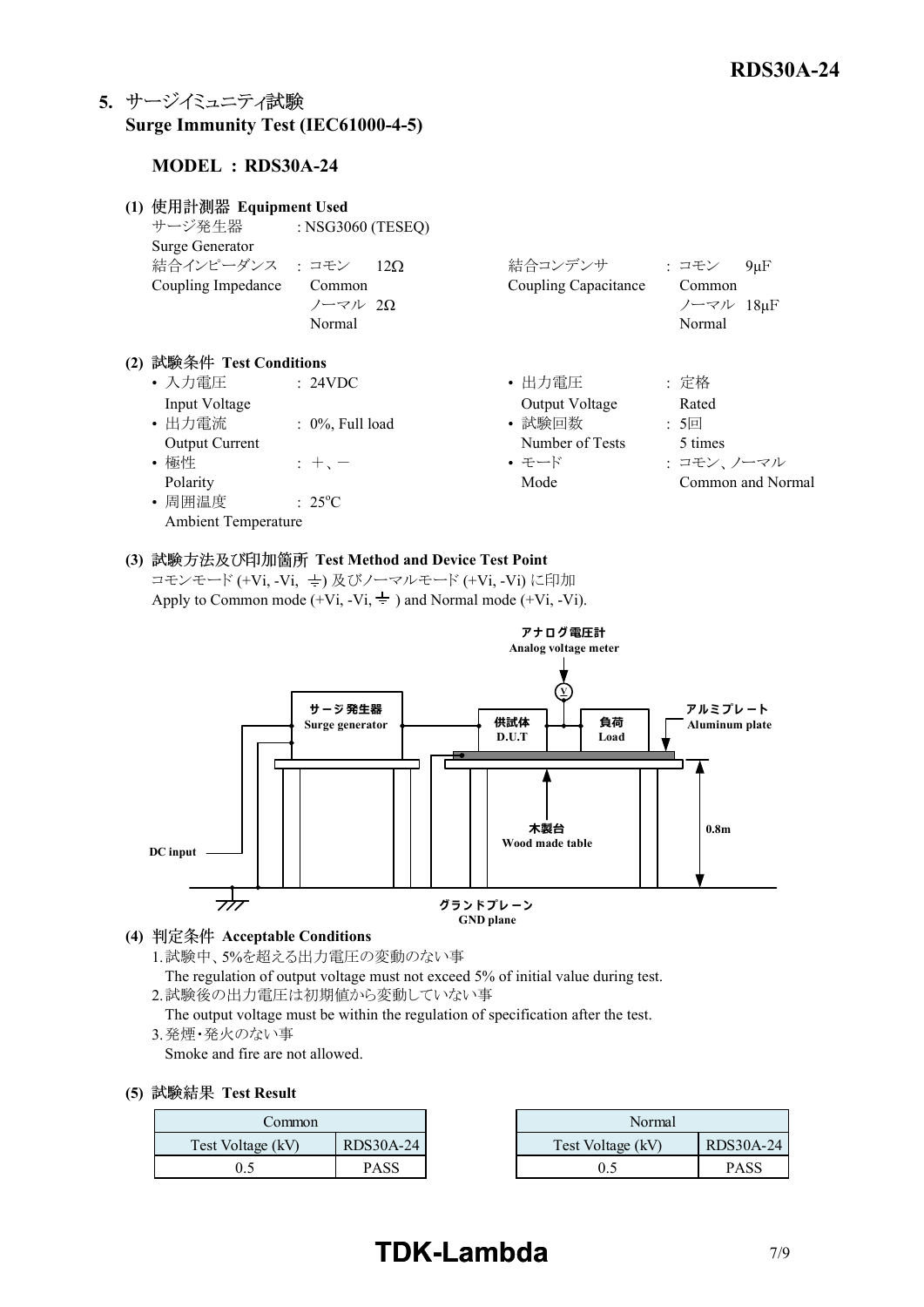### 6. 伝導性無線周波数電磁界イミュニティ試験 **Conducted Disturbances Induced by RadioFrequency** Field Immunity Test (IEC61000-4-6)

### **MODEL : RDS30A-24**

**(1) Equipment Used**

| シグナルジェネレータ                         | : NSG4070 (TESEQ)                     |
|------------------------------------|---------------------------------------|
| Signal Generator                   |                                       |
| 結合/減結合ネットワーク                       | $:$ CDN M016 (SCHAFFNER)              |
| Coupling De-Coupling Network (CDN) |                                       |
| RF 注入クランプ                          | $: F2031-23mm, R-100 (FCC \nEmploys)$ |
| RF Injection Clamp                 |                                       |

**(2) Test Conditions**

| • 入力電圧                     | : 24VDC                           | • 出力電圧                    | :定格              |
|----------------------------|-----------------------------------|---------------------------|------------------|
| Input Voltage              |                                   | Output Voltage            | Rated            |
| • 出力電流                     | $: 0\%$ , Full load               | • 電磁界周波数                  | : 150kHz - 80MHz |
| <b>Output Current</b>      |                                   | Electromagnetic Frequency |                  |
| • 周囲温度                     | $\div$ 2.5°C                      |                           |                  |
| <b>Ambient Temperature</b> |                                   |                           |                  |
| • スイープ・コンディション             | : 1.0%ステップ、0.5秒保持                 |                           |                  |
| Sweep Condition            | $1.0\%$ step up, 0.5 seconds hold |                           |                  |

### **(3) Test Method and Device Test Point** (+Vi, -Vi,  $\overset{+}{=}$ ), (+V, -V)に印加

Apply to  $(+Vi, -Vi, \frac{1}{2})$ ,  $(+V, -V)$ .



### **(4) Acceptable Conditions**

- 1.試験中、5%を超える出力電圧の変動のない事
- The regulation of output voltage must not exceed 5% of initial value during test.
- 2.試験後の出力電圧は初期値から変動していない事
- The output voltage must be within the regulation of specification after the test.
- 3.発煙・発火のない事

Smoke and fire are not allowed.

**(5) Test Result**

| Voltage Level (V) | RDS30A-24 |
|-------------------|-----------|
|                   | PASS      |

### **TDK-Lambda**